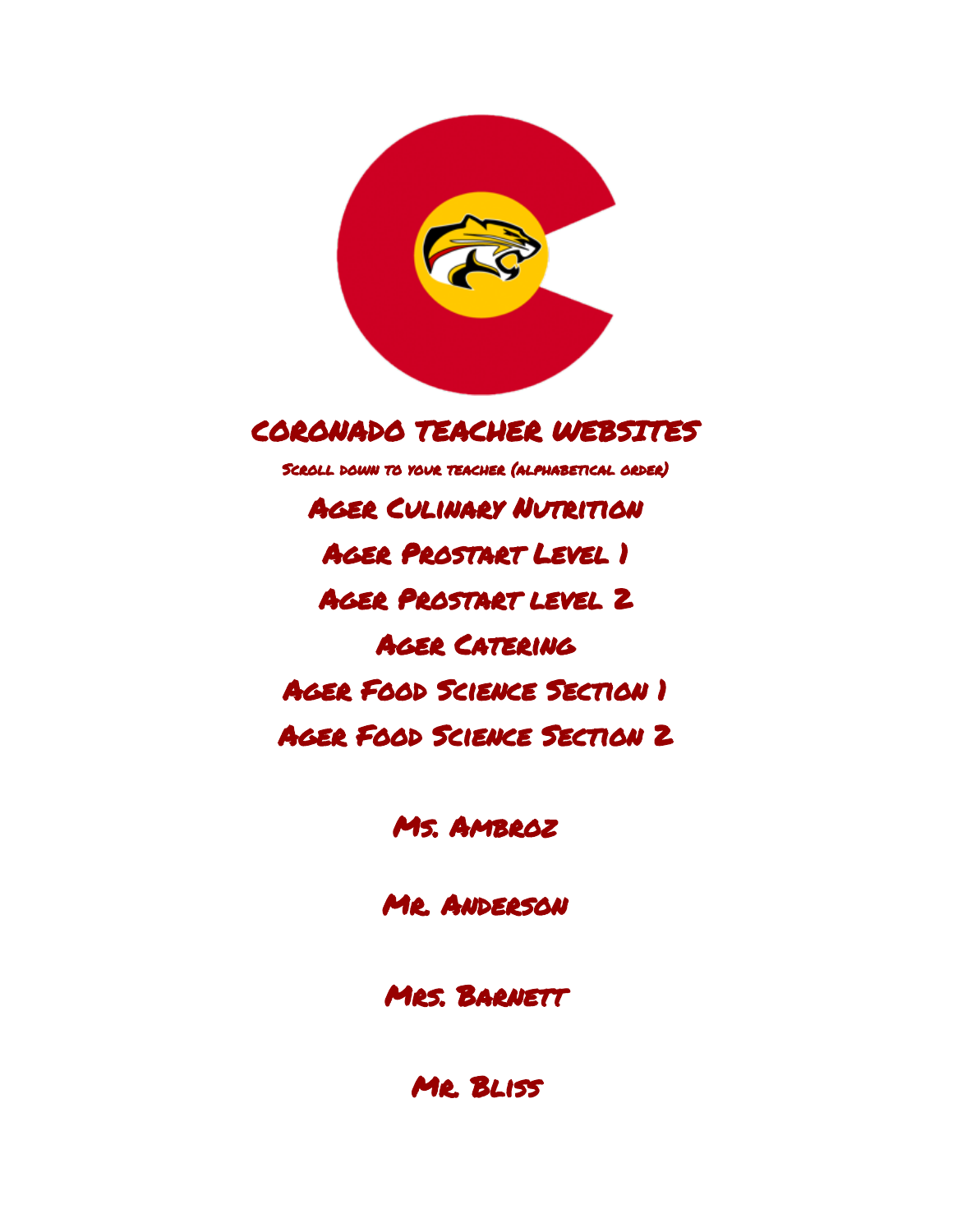Ms. [Brandt](http://teachers.d11.org/teachers/brandcl/Pages/home.aspx)

Mr. [Burak](http://teachers.d11.org/teachers/buraksg/Pages/home.aspx)

#### Ms. [Burr](http://teachersites.schoolworld.com/webpages/LBurr/)

# Ms. Chap[pelear](https://sites.google.com/d11.org/chappelearscience) Ms. Chappelear - Student [Government](https://sites.google.com/d11.org/coronadocouncil)

Mr. [Christensen](http://teachers.d11.org/teachers/chrisca/Pages/home.aspx)

Mr. [Combs](http://teachers.d11.org/teachers/combsa/Pages/home.aspx)

MRS. CURRY

Mrs. Del [Valle](http://teachers.d11.org/teachers/delvid/Pages/home.aspx)

Mr. [Edmund](http://teachersites.schoolworld.com/webpages/ScottEdmund/index.cfm)

Ms. [Escobar](http://teachersites.schoolworld.com/webpages/SDALLAM/)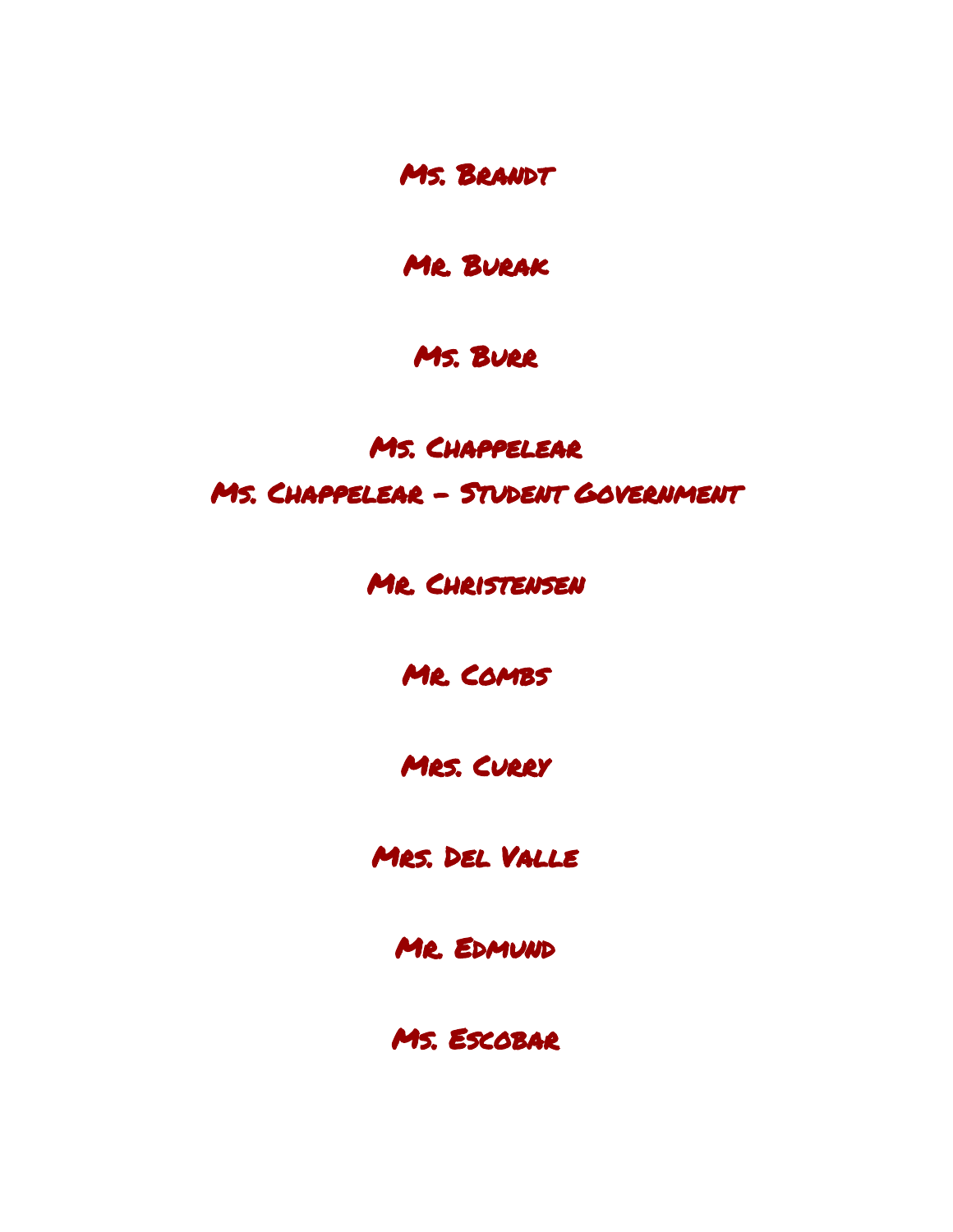Ms. [Evans](http://teachersites.schoolworld.com/webpages/JEvans/)

Mr. [Felix](http://teachersites.schoolworld.com/webpages/MarkFelix/index.cfm?entry=3995)

Ms. [Foos](http://teachers.d11.org/teachers/foosw/Pages/home.aspx)

Ms. [Gerlach](http://teachers.d11.org/teachers/gerlaak/Pages/home.aspx)

Ms. [Greco](http://teachers.d11.org/teachers/palmipm)

MR. GUTOWSKI

Mr. [Gryboski](http://teachersites.schoolworld.com/webpages/DGRYBOSKI/index.cfm)

Ms. [Haffley](http://teachers.d11.org/teachers/hafflj/Pages/home.aspx)

Mr. [Hartman](http://teachersites.schoolworld.com/webpages/CHartman/) 

Ms. [Hayes](http://spedandgifted.weebly.com/) 

Mr. [Hill](http://teachers.d11.org/teachers/hillkg/Pages/home.aspx)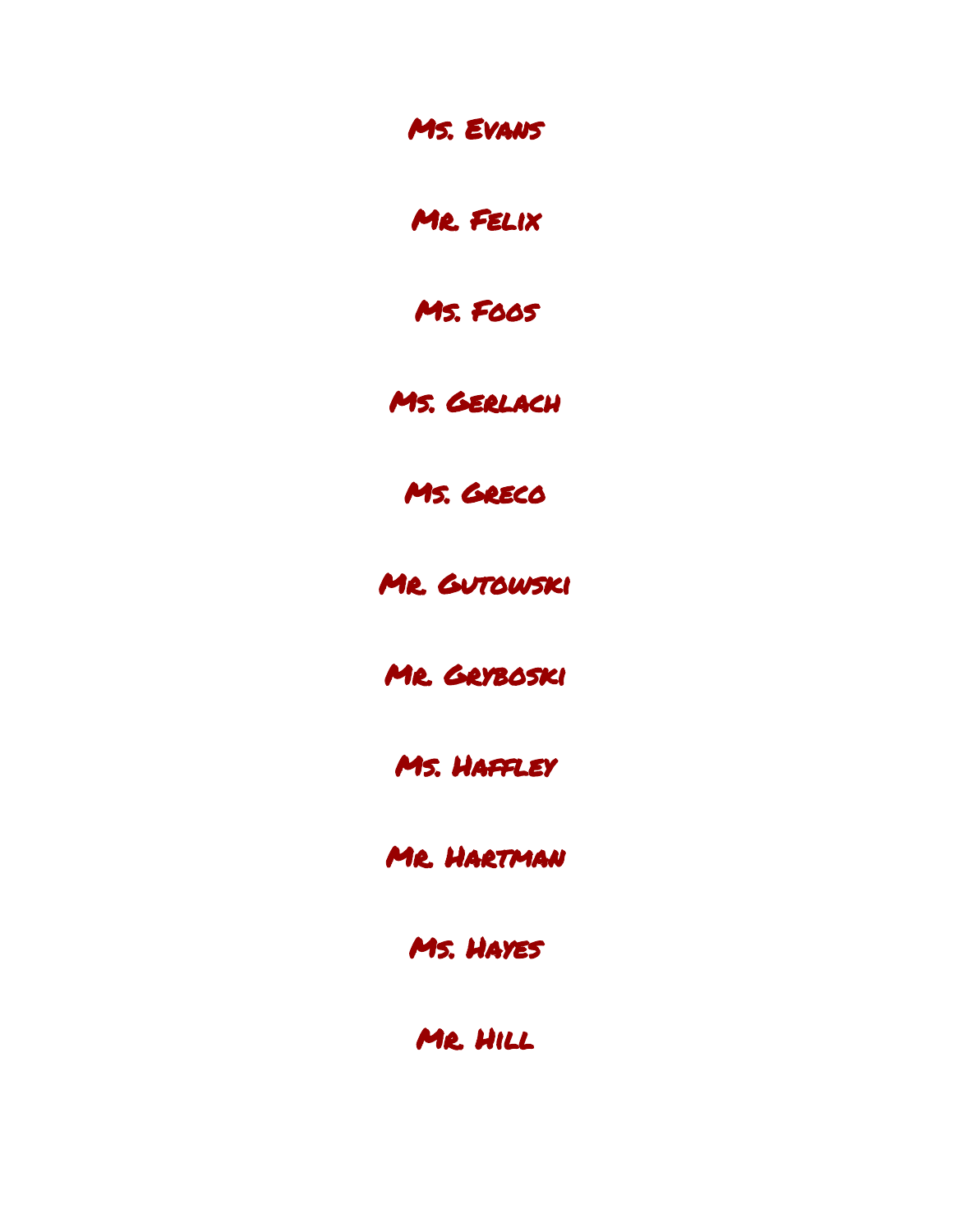### MR. HILTY

Ms. [Hobgood](http://teachers.d11.org/teachers/hobgoba/Pages/home.aspx)

Ms. HODGE

MR. HODUR

Mrs. [Holmes](http://teachersites.schoolworld.com/webpages/SHOLMES/)

Ms. [Jacobs](https://www.myhaikuclass.com/Sarah.Jacobs/government/cms_page/view/29516160) - Gov Ms. [Jacobs](https://www.myhaikuclass.com/Sarah.Jacobs/law/cms_page/view/29538716) - Law Ms. [jacobs](https://www.myhaikuclass.com/Sarah.Jacobs/americanwest/cms_page/view) - West

MR. JACOBSON

Mrs. [Johnson](http://teachers.d11.org/teachers/johnsmw/Pages/home.aspx)

Mr. [Kane](http://teachers.d11.org/teachers/kanejj/)

Mr. [Kaufer](http://teachers.d11.org/teachers/kaufepd)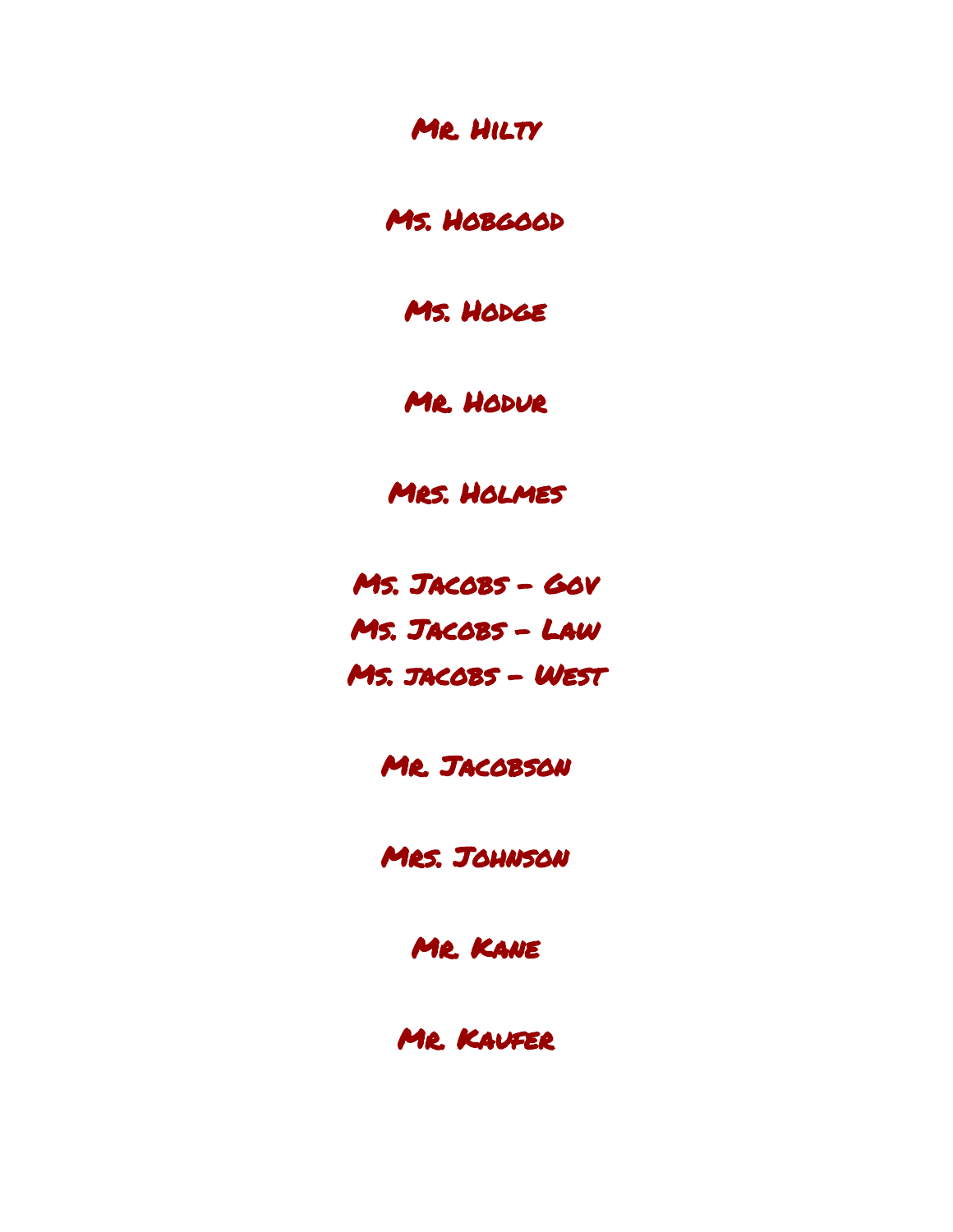Ms. [Kenoyer](http://teachersites.schoolworld.com/webpages/SheenaKenoyer/) 

MRS. KITZBERGER

Ms. [Kline](http://teachersites.schoolworld.com/webpages/LKline/)

Ms. [Kloster](http://teachersites.schoolworld.com/webpages/SKloster)

Mr. [Lagergren](http://teachers.d11.org/teachers/lagerwe/Pages/home.aspx) 

MR. LIZARRAGA

Mr. [Lobato:](https://www.myhaikuclass.com/lobatrb/worldhistory) World History Mr. Lobato: [Current](https://www.myhaikuclass.com/lobatrb/currentissues) Issues Mr. Lobato: [American](https://www.myhaikuclass.com/lobatrb/americanwest) West

Ms. [Lucero](http://teachers.d11.org/teachers/lucersk/Pages/home.aspx)

Ms. [Luttman](http://teachersites.schoolworld.com/webpages/ALUTTMAN)

Mr. [Magnuson](http://teachersites.schoolworld.com/webpages/LMagnuson/)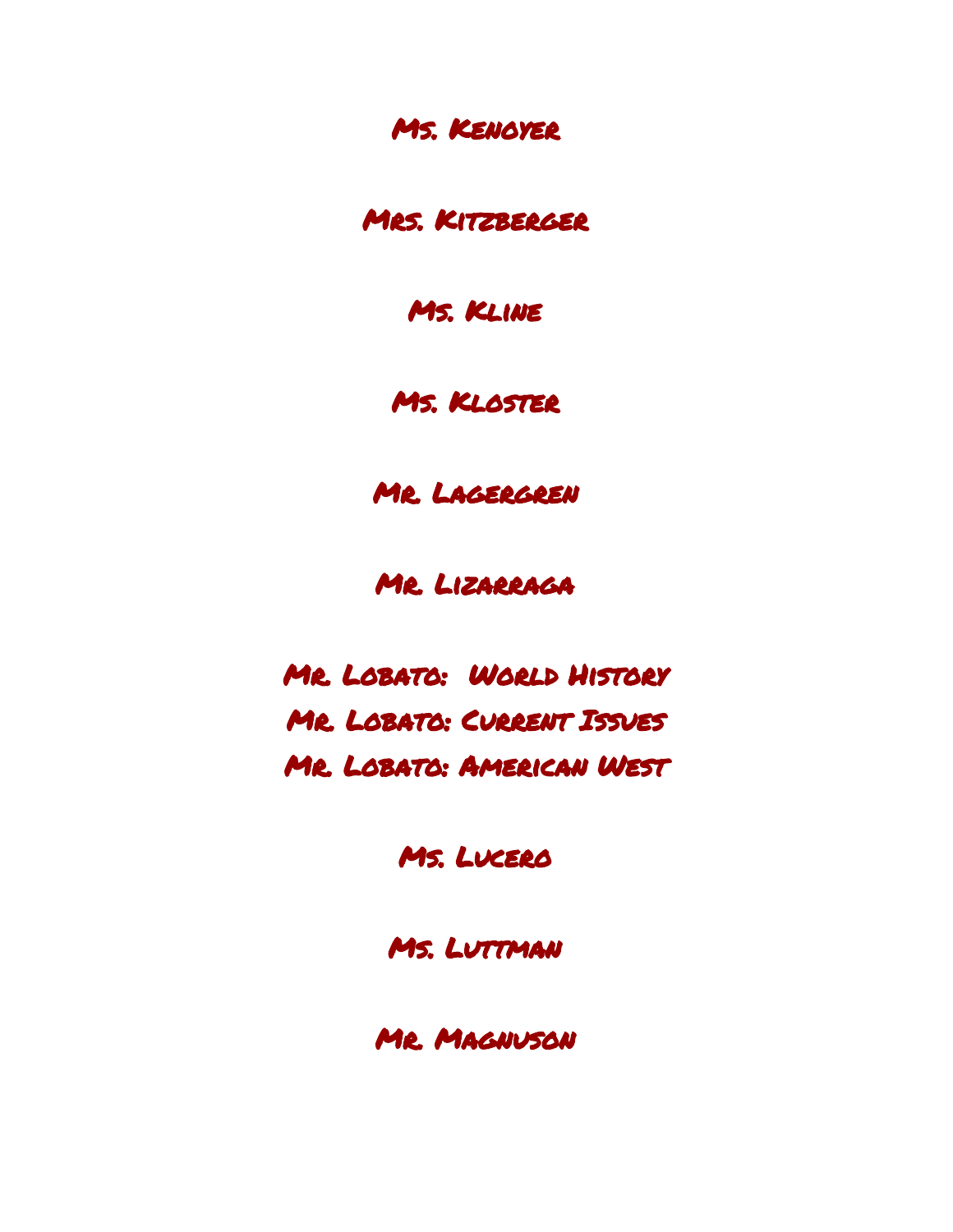Mr. [McLean](http://teachersites.schoolworld.com/webpages/BMCLEAN/) 

Mr. [Murphy](http://teachers.d11.org/teachers/murphte/Pages/home.aspx)

MR. MUTH

Mr. [Nash](http://teachers.d11.org/teachers/nashtm/Pages/home.aspx)

MR. NOTTINGHAM

Mrs. [Pearce-Fitzsimmons](http://teachersites.schoolworld.com/webpages/Dfitzsimmons/)

Mr. [Perez](http://teachers.d11.org/teachers/perezr/Pages/home.aspx)

Mrs. [Perini](http://coronado.d11.org/Pages/TeacherWebsites.aspx)

Mr. [Peterson](http://teachers.d11.org/teachers/peterta/Pages/home.aspx)

Mr. [Philipsen](https://sites.google.com/site/tylerphilipsen/home)

Ms. RATHER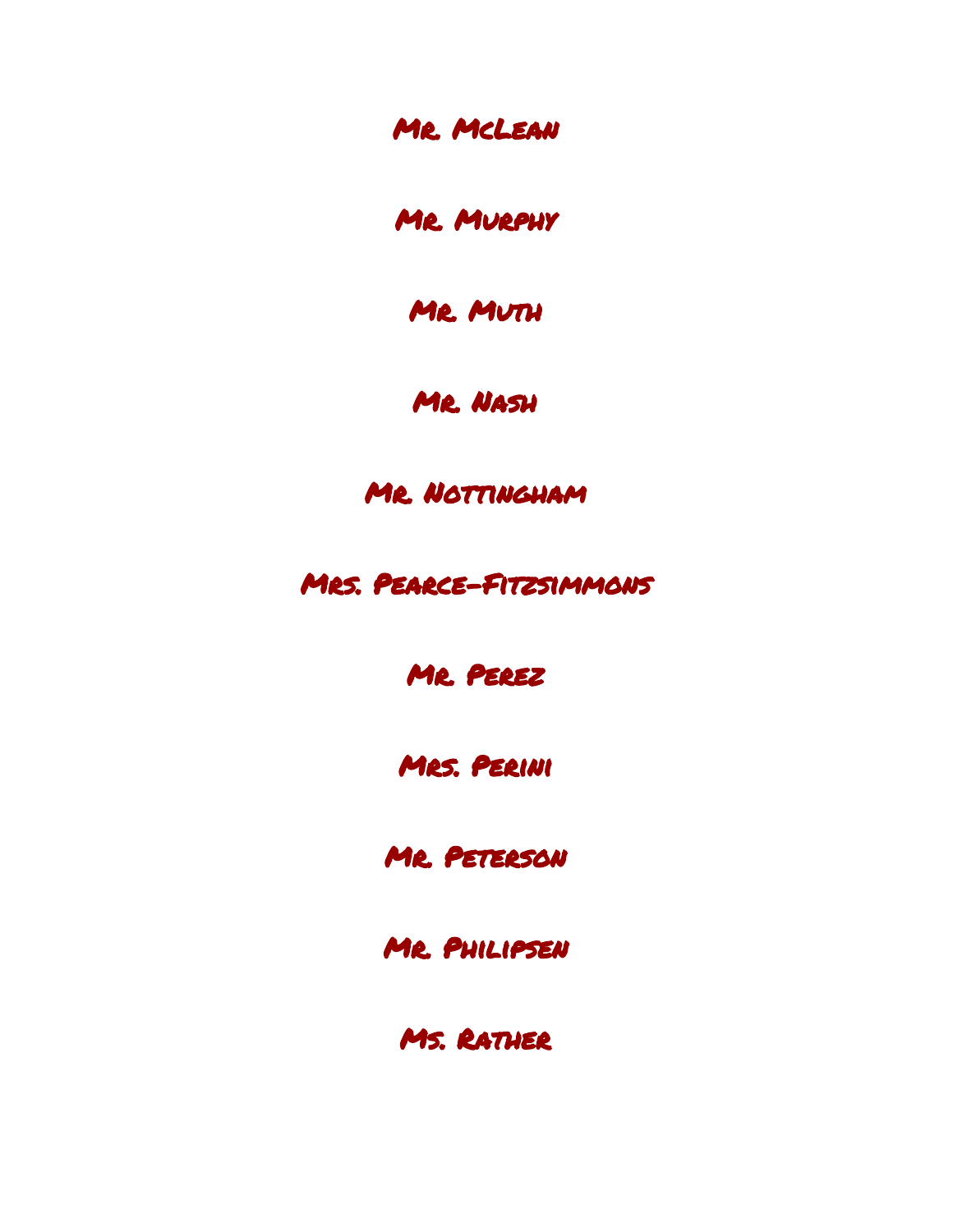## Ms. [Reyes](http://teachersites.schoolworld.com/webpages/tapiaa/)

### Mrs. [Richardson](http://teachersites.schoolworld.com/webpages/JJRichardson/index.cfm)

MR. RICHARDSON

## Ms. [Ross](https://sites.google.com/site/rosslaurie2010/home)

Mrs. [Schleiker](http://teachersites.schoolworld.com/webpages/KSCHLEIKER/)

Ms. [Schulzki](http://teachers.d11.org/teachers/schula/Pages/home.aspx)

Ms. [Smith](https://sites.google.com/site/mrssmithspage/)

Mr. [Steele](http://teachersites.schoolworld.com/webpages/DAVIDSTEELE/index.cfm)

MRS. STEINBACH

MR. STOUGHTON

Ms. [Stuckey](http://teachers.d11.org/teachers/stuckld/Pages/home.aspx)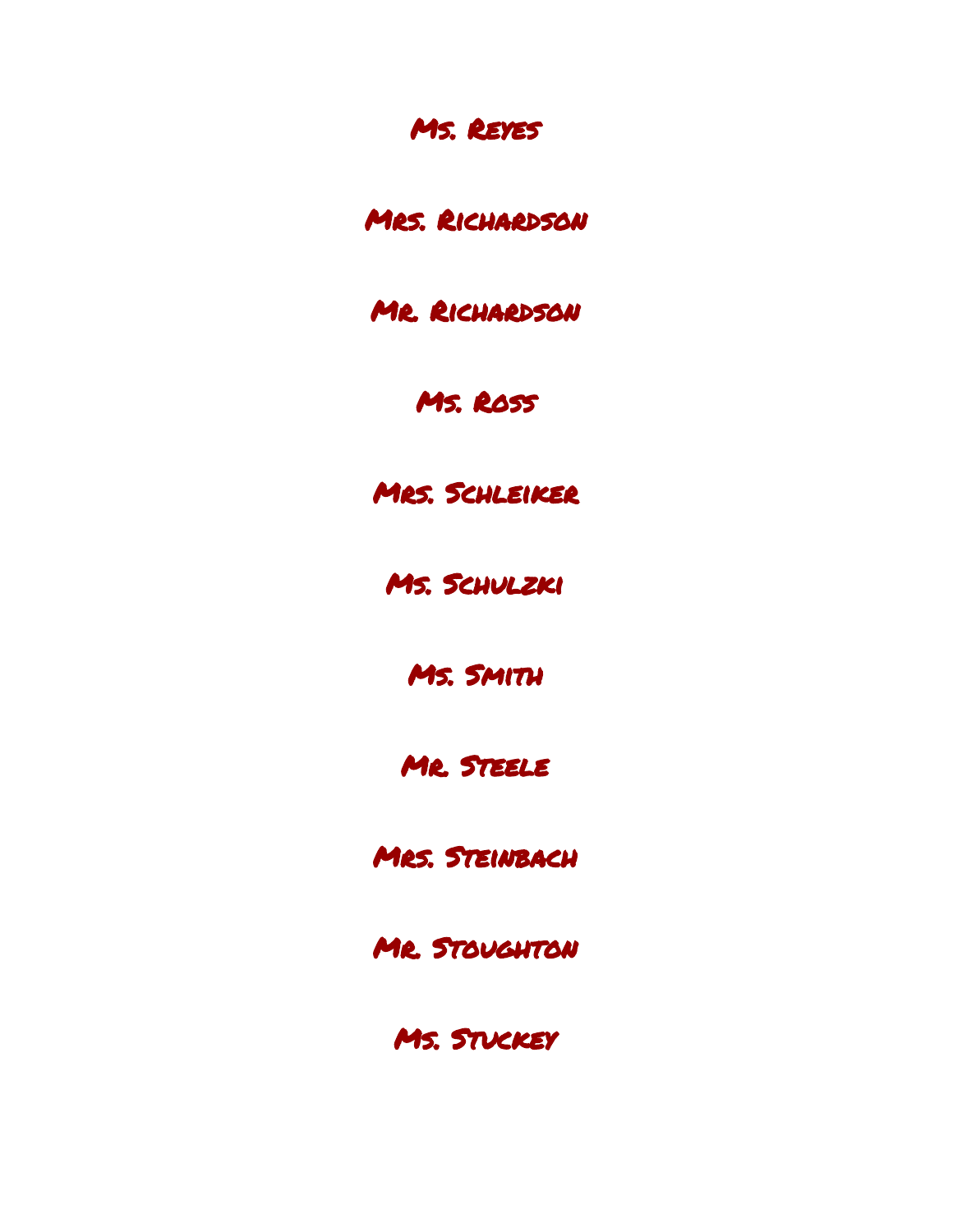Ms. [Sveen](http://teachersites.schoolworld.com/webpages/JordanSveen/) 

Mr. [Taylor](https://classroom.google.com/u/0/h)

MR. THOMAS

Mr. [Trendelman](http://teachers.d11.org/teachers/trendza/Pages/home.aspx)

Mr. [Trocha](http://class.coinfrancais.com/index.html) 

Mr. [Urban](http://teachersites.schoolworld.com/webpages/BUrban/index.cfm)

[Ms.](https://mylearning.powerschool.com/do/account/login) Ury

Mr. [Wade](http://teachers.d11.org/teachers/wadejr/Pages/home.aspx)

Ms. [Watson](https://sites.google.com/d11.org/misswatson-chs/home)

Ms. [Wells](http://teachers.d11.org/teachers/wells/Pages/home.aspx) 

Ms. [Williams](http://teachers.d11.org/teachers/willila/Pages/home.aspx)